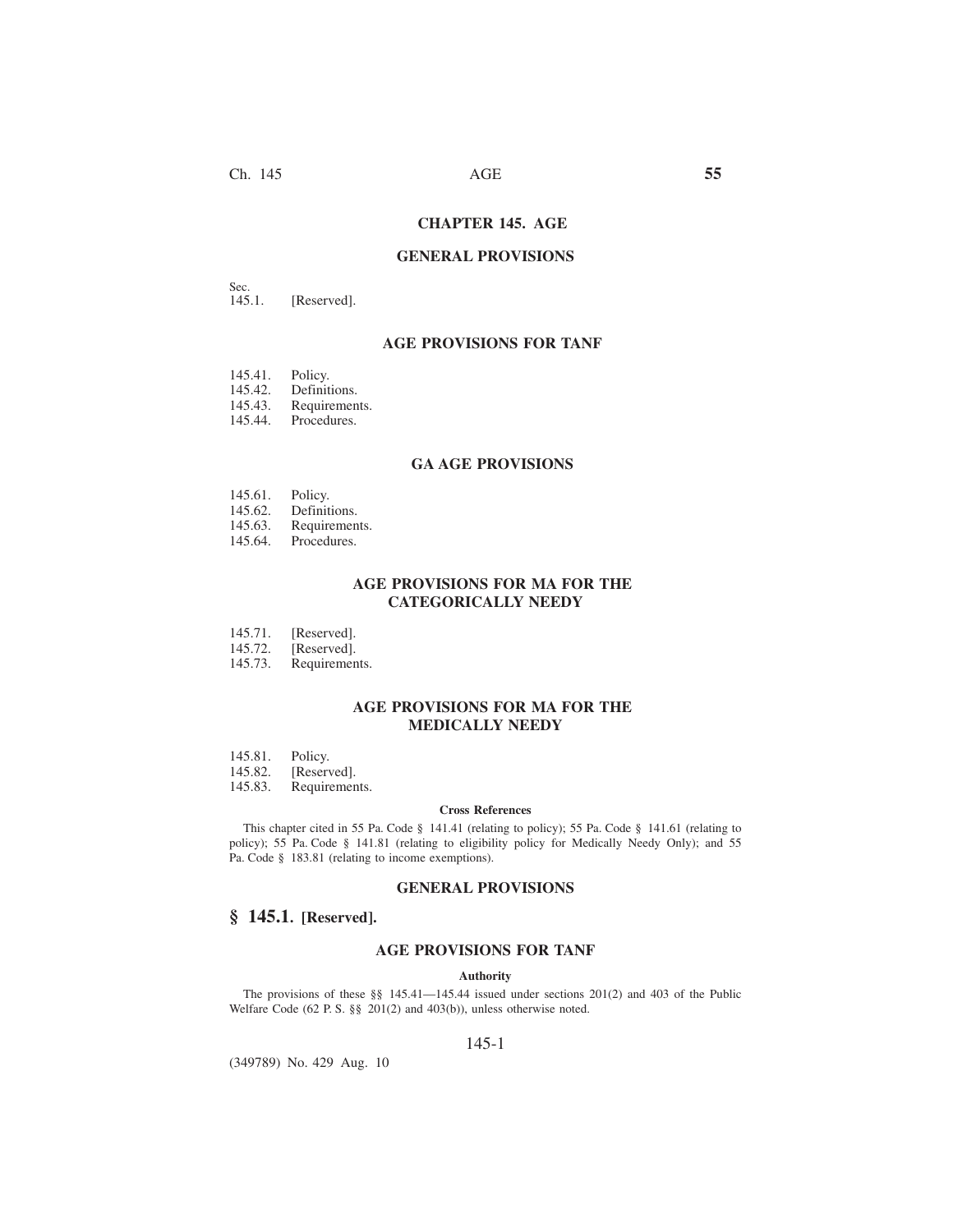### **§ 145.41. Policy.**

Assistance is intended to be made available for families who meet the established eligibility requirements as provided for in this chapter and who have children under 18 years of age or under 19 years of age if the child is a full-time student in secondary school or the equivalent level of a vocational or technical school and reasonably expected to complete the program before reaching age 19.

#### **Source**

The provisions of this § 145.41 amended through August 20, 1982, effective August 21, 1982, 12 Pa.B. 2790. Immediately preceding text appears at serial page (68010).

#### **Cross References**

This chapter cited in 55 Pa. Code § 108.7 (relating to requirements subject to waiver).

## **§ 145.42. Definitions.**

The following words and terms, when used in this chapter, have the following meanings, unless the context clearly indicates otherwise:

*Full-time student*—A child who is enrolled in and physically attending full time, as defined and certified by the school or institute attended, a program of study or training leading to graduation or an equivalent certificate.

#### **Source**

The provisions of this § 145.42 amended through August 20, 1982, effective August 21, 1982, 12 Pa.B. 2790. Immediately preceding text appears at serial page (68011).

### **§ 145.43. Requirements.**

(a) *General*. The following are the general TANF age requirements:

(1) The child shall conform with one of the following age requirements:

(i) Be under 18 years of age.

(ii) Be under 18 years of age or under 19 years of age and a full-time student in a secondary school or in the equivalent level of vocational or technical training.

(b) *Attending school or training*. The following will constitute TANF age requirements for youths attending school or training:

(1) The youth under 19 years of age will be considered to have met the requirement of attending secondary school or an equivalent course of vocational training full time, if the youth is carrying a program of supervised education or vocational training approved by the authorities of the school district or by the Department of Education. The program may be part of the regular school program, or one especially arranged for the individual youth's educational or vocational needs and approved by the school authorities. A vocational training course may be under section 2508.3 of the School Code BVR (5813.3), in a program under the Economic Opportunity Act, or in an organized training program under recognized sponsorship with a specified vocational training objective (for example, apprenticeships or training arrangements sponsored by business or industrial firms).

(2) Full-time attendance will not be deemed interrupted when the youth is temporarily absent for reasons accepted under the laws of the State on compul-

145-2

(349790) No. 429 Aug. 10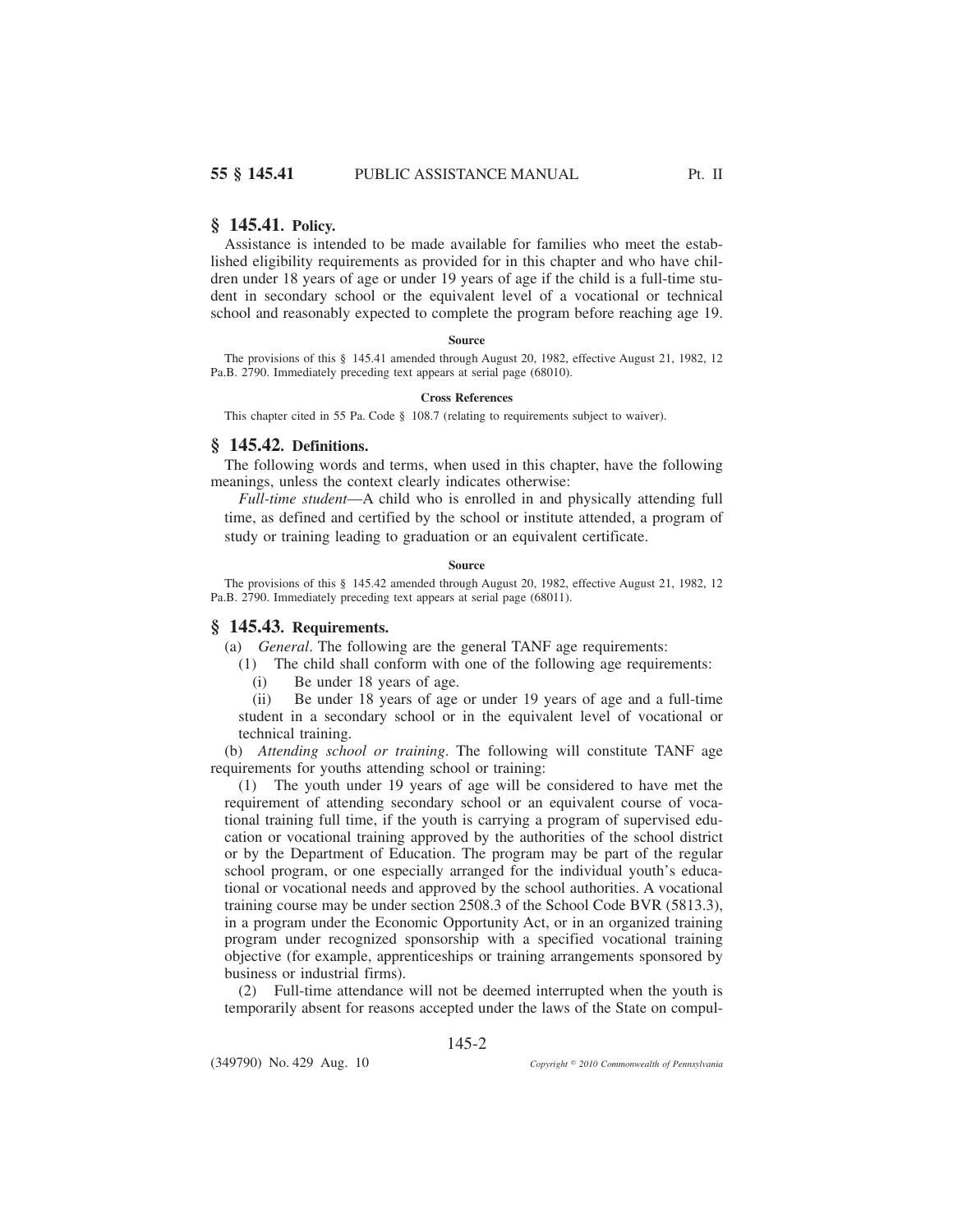sory school attendance, or for reasons accepted under the regulations of the secondary school or vocational training program in which the youth is enrolled. (3) TANF payment will be made for the following:

(i) The months in which the youth is not in secondary school or training because of official vacations, provided that the youth will again attend full-time secondary school, or an equivalent vocational or technical school, when the official vacation is over.

(ii) The month the youth completes or discontinues secondary school or equivalent vocational or technical school before reaching 19 years of age.

(4) The date the secondary school or equivalent vocational or technical school records show the youth ended full-time status as a student or trainee will be the date of completion or discontinuance of secondary school or an equivalent vocational or technical school.

### **Authority**

The provisions of this § 145.43 amended under sections 201(2), 403(b) and 432 of the Public Welfare Code (62 P. S. §§ 201(2), 403(b) and 432); the Support Law (62 P. S. §§ 1971—1977); Titles I and III of the Personal Responsibility and Work Opportunity Reconciliation Act of 1996 (Pub. L. No. 104-193) (PRWORA), creating the Temporary Assistance for Needy Families (TANF) Program, and amending 42 U.S.C.A. §§ 601—619, 651—669(b) and 1396u-1; and the Federal TANF regulations in 45 CFR 260.10—265.10.

#### **Source**

The provisions of this § 145.43 amended November 7, 1981, effective November 6, 1981, 11 Pa.B. 3962; amended September 13, 2002, effective retroactively to March 3, 1997, 32 Pa.B. 4435. Immediately preceding text appears at serial pages (268298) and (268311) to (268312).

#### **Notes of Decisions**

Section 145.43(b) does not violate the Equal Protection Clause of the United States Constitution by unreasonably creating one class of unborn children that is entitled to assistance and one class that is not so entitled where the Department's interpretation of the provision results in the denial of benefits for more than one additional member to a welfare recipient who is pregnant with twins. The Equal Protection Clause applies to ''persons,'' but that term does not include the unborn. *Barr v. Department of Public Welfare*, 435 A.2d 678 (Pa. Cmwlth. 1981).

Although Federal regulations require that benefits must be granted for a dependent child and 55 Pa. Code § 145.43(b) states that an unborn child will be considered a dependent child, the latter provision simply establishes an administratively efficient method to dispense benefits; it does not grant an unborn child the same right to assistance as that afforded a dependent child. *Barr v. Department of Public Welfare*, 435 A.2d 678 (Pa. Cmwlth. 1981).

The date assistance is authorized is the first payment date after the pregnancy is established with the county board of assistance, rather than the first payment date after the pregnancy is diagnosed by a physician. *Nauss v. Department of Public Welfare*, 398 A.2d 757 (Pa. Cmwlth. 1979).

#### **Cross References**

This section cited in 55 Pa. Code § 140.32 (relating to applicable income); 55 Pa. Code § 140.513 (relating to eligibility end date); 55 Pa. Code § 151.41 (relating to policy); 55 Pa. Code § 168.17 (relating to eligible children); and 55 Pa. Code § 178.12 (relating to categories of MNO-MA).

### **§ 145.44. Procedures.**

(a) *General.* The general TANF age procedure will be as follows:

145-3

(290947) No. 336 Nov. 02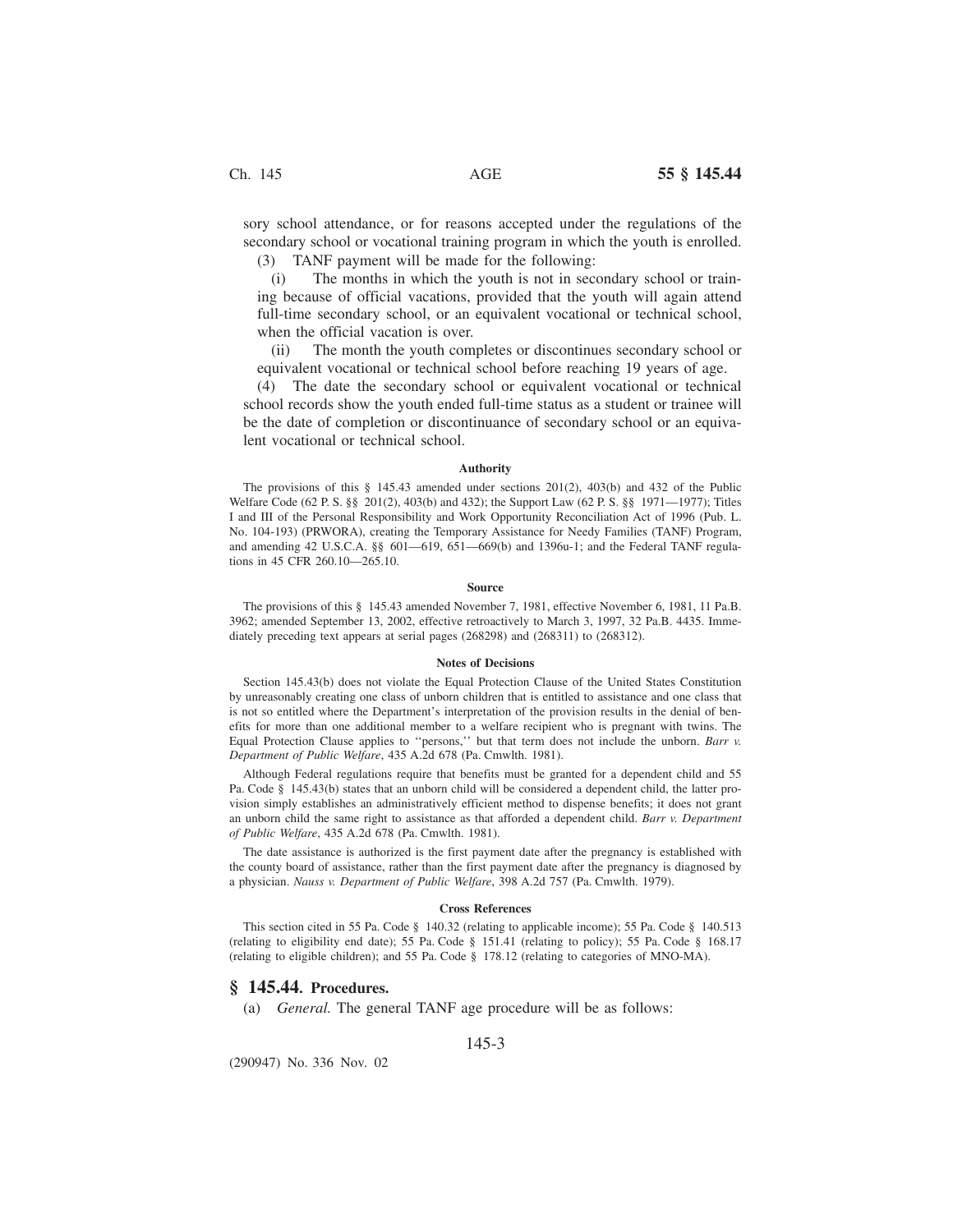(1) There must be proof of the child's birth. This proof consists of either parent's or substitute parent's statement supported by written evidence. Written evidence includes a record of birth or baptism, school, hospital or physician's records, and the like.

(2) If the month and day of the child's birth are not known, the child's birthdate for Public Assistance records is July 1. If the month is known but not the day, the first of the month is the child's birthdate for Public Assistance records.

(b) *Attending school or training.* The procedure for school or training attendance will be as follows:

(1) [Reserved].

(2) Certification by the school of enrollment in and attendance at a secondary school or equivalent vocational or technical school is required within the fiscal month in which the youth has his 18th birthday. After the initial certification for a youth attending a secondary school or equivalent vocational or technical school, attendance will be redetermined in March, June, September and December until the youth reaches age 19. Redetermination will be made more often if there is any indication that he may no longer be enrolled as a full-time student.

#### **Source**

The provisions of this § 145.44 amended through August 20, 1982, effective August 21, 1982, 12 Pa.B. 2790. Immediately preceding text appears at serial page (68013).

#### **Cross References**

This section cited in 55 Pa. Code § 178.12 (relating to categories of MNO-MA).

## **GA AGE PROVISIONS**

#### **Authority**

The provisions of these §§ 145.61—145.64 issued under sections 201(2) and 403(b) of the Public Welfare Code (62 P. S. §§ 201(2) and 403(b)), unless otherwise noted.

## **§ 145.61. Policy.**

General Assistance is intended to be made available for chronically or transitionally needy persons provided that the persons meet the established eligibility

### 145-4

(290948) No. 336 Nov. 02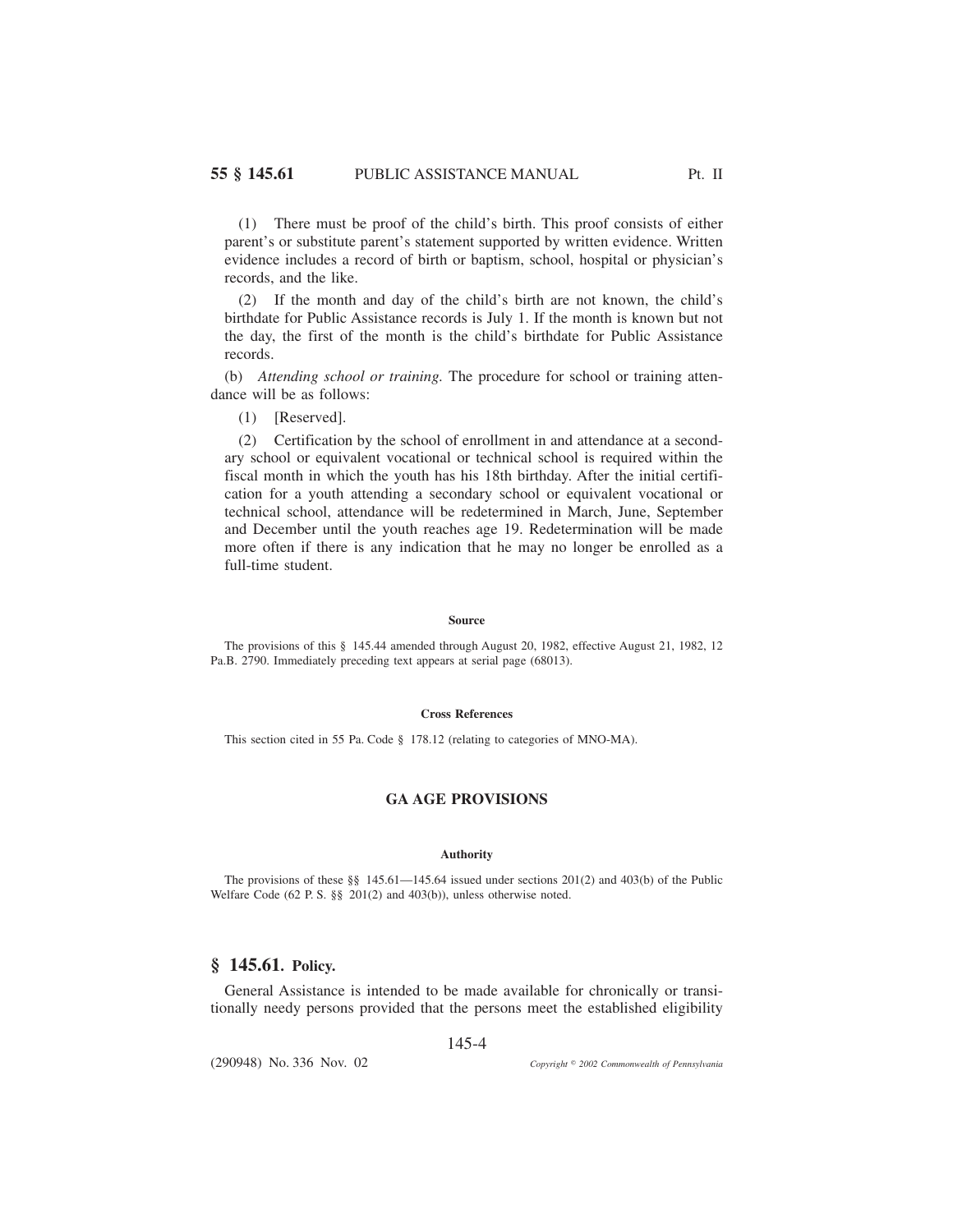requirements as provided in this chapter and in accordance with Chapter 141 (relating to general eligibility provisions) and other provisions of this title.

#### **Source**

The provisions of this § 145.61 amended August 20, 1982, effective August 21, 1982, 12 Pa.B. 2790. Immediately preceding text appears at serial page (71661).

## **§ 145.62. Definitions.**

The following words and terms, when used in this chapter, have the following meanings, unless the context clearly indicates otherwise:

*Emancipated minor*—This term shall include the following:

(i) A minor who is aged 16 or over, who has left the parental household and has established himself as a separate entity free to act upon his own responsibility, and who is capable of acting independently of parental control. If the minor again lives with his parents he will no longer be considered emancipated unless he remains independent of his parents' control.

(ii) An orphan who is aged 16 or over and who has sufficient mental ability to make a bargain.

(iii) A minor who is married, regardless of whether the person continues to live in the parental household. If the marriage is terminated by divorce or death of the spouse, the minor is still emancipated. If the marriage is terminated by annulment, the state of emancipation is as though the marriage had never occurred.

(iv) An unmarried child committed to the care and control of the county authority can become emancipated before the age of 18 only by action of the court.

*Full-time student*—A full-time student is a child who is enrolled in and physically attending full time, as defined and certified by the school or institute attended, a program of study or training leading to graduation or an equivalent certificate.

*Unemancipated minor*—A minor who has never been married or has the marriage annulled, but who remains under the control of the parents is unemancipated whether he lives in the parental household or not.

### **Source**

The provisions of this § 145.62 amended August 20, 1982, effective August 21, 1982, 12 Pa.B. 2790. Immediately preceding text appears at serial page (71661).

#### **Notes of Decisions**

#### *Unemancipated Minor*

A minor child who is married, but separated from her husband and declared dependant, is not emancipated and, her parents are responsible for her support. *Berks County Children and Youth Services v. Rowan*, 631 A.2d 615 (Pa. Super. 1993); appeal granted 644 A.2d 737 (Pa. 1994).

### 145-5

(337425) No. 408 Nov. 08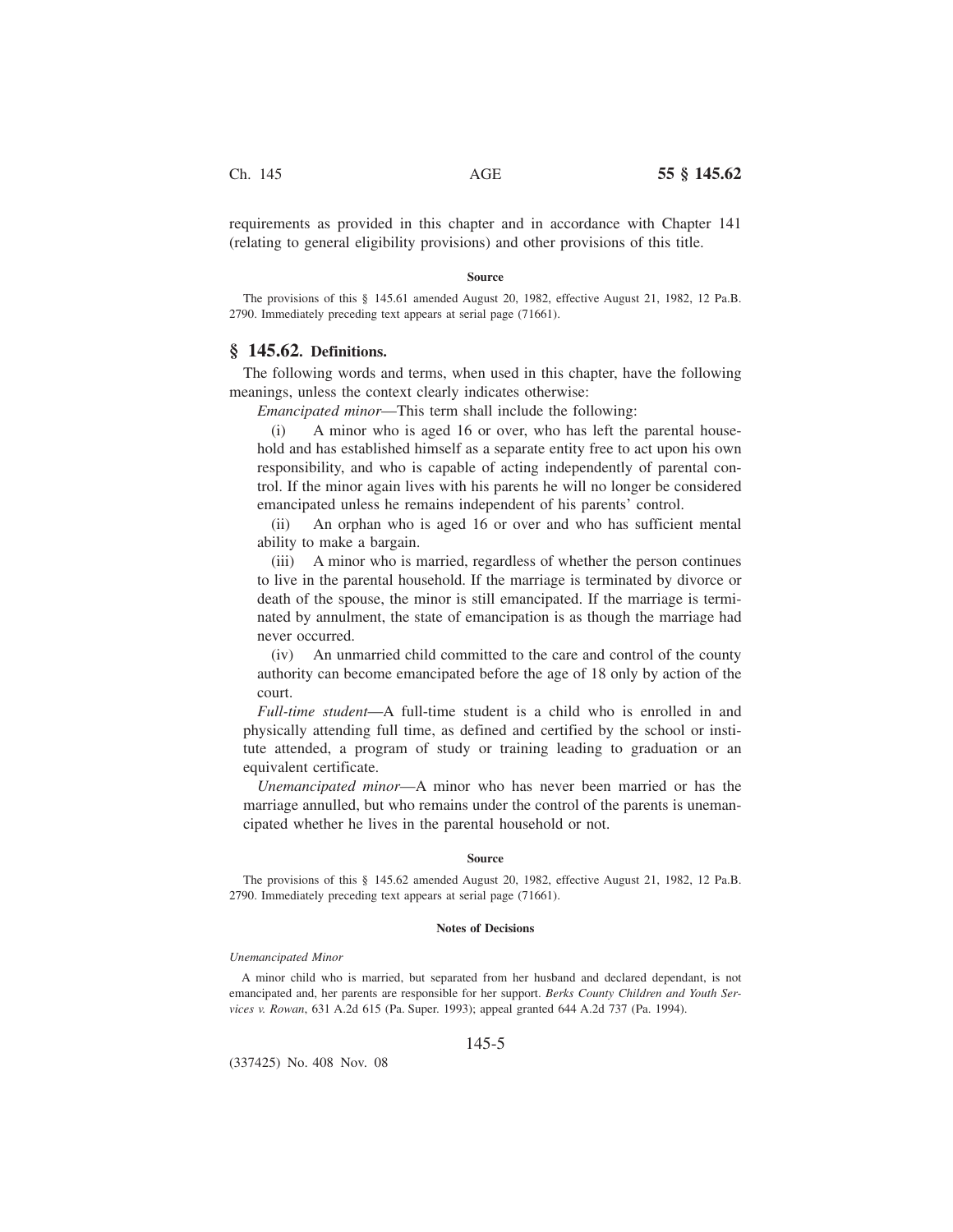Housing authority requirement for Court determined emancipation of a minor is for the purpose of determining the minor's ability to contract, and is not related to the definition of emancipation for the distribution of public assistance. *Rivera v. Reading Housing Authority*, 819 F.Supp. 1323 (1993), aff'd 8 F.3d 961 (3rd Cir. (Pa.) 1993).

Even though an applicant has acted independently of parental control, if the record is clear that the applicant has never left the parental household, then the applicant is not an emancipated minor under subparagraph (i), and thus is not eligible for GA benefits. *Crager v. Department of Public Welfare*, 443 A.2d 1379 (Pa. Cmwlth. 1982).

The definition of "unemancipated minor" as used in 55 Pa. Code § 145.62 (relating to definitions) has independent significance as an operative term used in relation to the separate criteria in 55 Pa. Code § 145.63(b) (relating to requirements). *Crager v. Department of Public Welfare*, 443 A.2d 1379 (Pa. Cmwlth. 1982).

## **§ 145.63. Requirements.**

(a) *Emancipated minor.* If a minor is emancipated and meets the eligibility requirements for GA he may receive GA subject to the conditions and limitations in Chapter 141 (relating to general eligibility provisions) and other provisions of this title.

(b) *Unemancipated minor.* GA age requirements for unemancipated minors will be as follows:

(1) *Eligible for assistance.* A minor unemancipated child may receive GA subject to the conditions and limitations in Chapter 141, provided the following conditions are met:

(i) The child does not qualify for AFDC or AFDC-F. The child's potential eligibility for AFDC-F will be explored only when the child is in a foster home placement under the auspices of the County Child Welfare Agency.

(ii) The person with whom the child is living shall exercise responsibility for the care and control of the child.

(iii) The person with whom the child is living must comply with the child support requirements. If the person with whom the child is living fails to comply with the child support requirements, the child may receive GA only by protective payment provisions.

(2) *Ineligible for assistance.* A minor unemancipated child will not be eligible for GA if the following circumstances exist:

(i) The child is removed from his home and placed in the custody of the County Authority by court order. The child may qualify for AFDC-F as provided in this part.

(ii) The child is also ineligible for AFDC because the person with whom the child is living fails to furnish a Social Security number for the child.

(c) *Attending school or training.* The following will constitute GA age requirements for youths attending school or training:

(1) A youth under 21 years of age will be considered to have met the requirements of attending secondary school or an equivalent course of voca-

145-6

(337426) No. 408 Nov. 08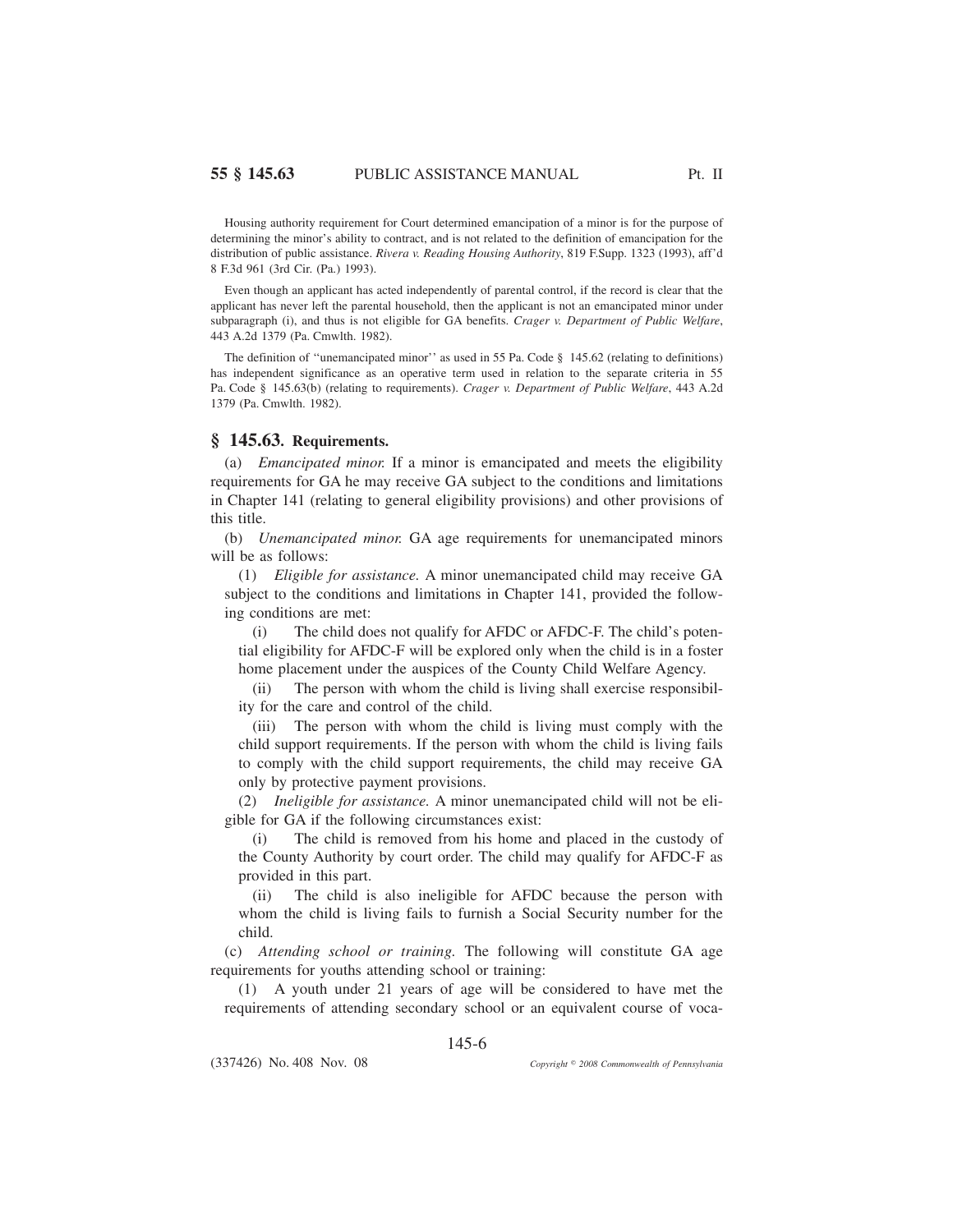tional training full time, if he is enrolled in a program of supervised education or vocational training approved by the authorities of the school district or by the Department of Education of the Commonwealth. The program may be part of the regular school program, or one especially arranged for the individual youth's educational or vocational needs and approved by the school authorities. A vocational training course may be a course established under section 2508.3 of the Public School Code of 1949 (24 P. S. § 25-2508.3), a program under the Economic Opportunity Act (42 U.S.C.A. §§ 2991—2996l), or an organized training program under recognized sponsorship with a specified vocational training objective, for example, apprenticeships or training arrangements sponsored by business or industrial firms.

(2) Full-time attendance will not be deemed interrupted when the youth is temporarily absent for reasons accepted under the laws of the State on compulsory school attendance, or for reasons accepted under the regulations of the secondary school or vocational training program in which he is enrolled.

(3) GA payment will be made for the following:

(i) The months in which the youth is not in secondary school or training because of official vacations, provided that the youth will again attend full-time secondary school, or an equivalent vocational or technical school, when the official vacation is over.

(ii) The month the youth completes or discontinues secondary school or equivalent vocational or technical school before age 21. The date the secondary school or equivalent vocational or technical school records show the youth ended his full-time status as a student or trainee will be the date of his completion or discontinuance of secondary school or an equivalent vocational or technical school.

#### **Authority**

The provisions of this § 145.63 amended under sections 201(2) and 403 of the Public Welfare Code (62 P. S. §§ 201(2) and 403).

#### **Source**

The provisions of this § 145.63 amended through August 20, 1982, effective August 21, 1982, 12 Pa.B. 2790; amended July 28, 2000, the provisions under Act 49, effective retroactive to September 1, 1994, 30 Pa.B. 3779. Immediately preceding text appears at serial pages (267378) and (259605).

#### **Notes of Decisions**

The term "unemancipated minor", as used in 55 Pa. Code § 145.62 (relating to definitions), has independent significance as an operative term used in relation to the separate criteria set forth in 55 Pa. Code § 145.63(b). *Crager v. Department of Public Welfare*, 443 A.2d 1379 (Pa. Cmwlth. 1982).

#### **Cross References**

This section cited in 55 Pa. Code § 141.21 (relating to policy); and 55 Pa. Code § 291.23 (relating to requirements).

### 145-7

(309981) No. 366 May 05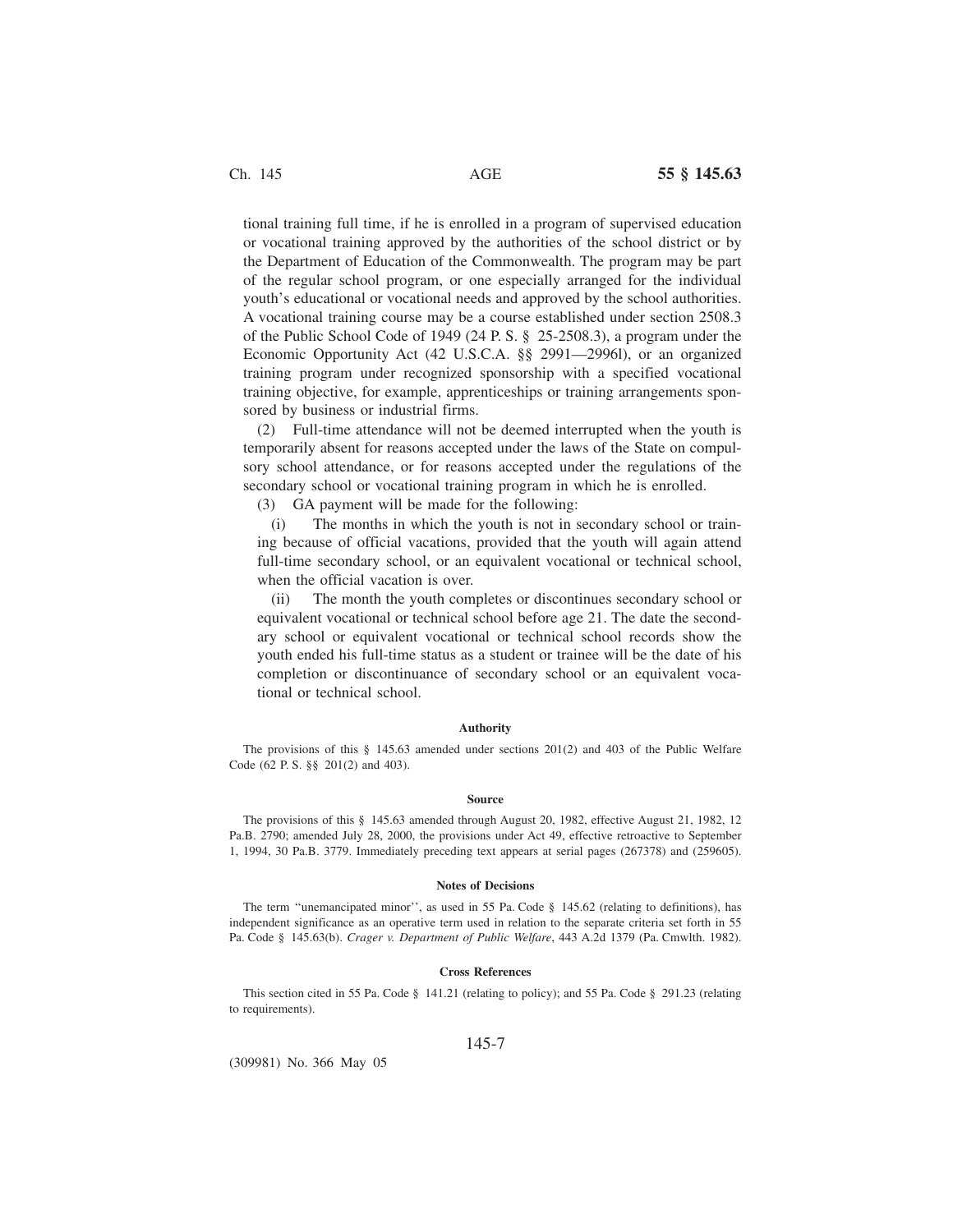(a) *Minor children.* GA age procedures for minor children will be as follows:

(1) If the child is living with his parent or parents, natural, adoptive, stepparent, or other nonlegally responsible individual, the need of the child will be determined according to § 183.64(b) (relating to income averaging).

(2) [Reserved].

(3) In determining the needs of the child, the resources considered will be those the child actually has, those that are the child's legally and those he has a legal claim to. Eligibility of a child who has a legal claim to a property, real or personal, will depend on the agreement of the person caring for the child to apply for it and make it available for the use or reimbursement of the child.

(b) *Attending school or training.* The procedure for school or training attendance will be as follows:

(1) Certification by the school of enrollment in and attendance at a secondary school or equivalent vocational or technical school is required within the fiscal month in which the youth has his 18th birthday. After the initial certification for a youth attending a secondary or equivalent vocational or technical school, attendance will be redetermined in March, June, September and December until the youth reaches age 21. A partial redetermination will be made if there is any indication that he may no longer be enrolled as a full-time student.

(2) [Reserved].

(c) *Age verification.* There must be proof of the year of birth. Proof consists of the applicant's statement supported by written evidence. Examples of written evidence are a record of birth or baptism, school, hospital or physician's records, enrollment records of voting districts, records of civil or military service, marriage certificates, insurance policies and the like.

(d) *Aged, blind, or disabled.* Application for SSI is a condition of eligibility for GA for a person who is age 65 or over, or who has visual impairment, that is, visual acuity of 20/200 or less; or is claiming an exemption under § 141.61(d)(1)(iii) (relating to policy) as physically or mentally unable to engage in substantial gainful employment. GA will be granted to otherwise eligible persons as interim assistance in accordance with  $\S$  297.4(g) (Reserved) pending SSA's determination of SSI eligibility; if SSA finds the person ineligible for SSI and the person is otherwise eligible for GA, GA will be granted. Reference should be made to  $\S$  297.1(e) (Reserved).

#### **Authority**

The provisions of this § 145.64 amended under sections 201(2) and 403 of the Public Welfare Code (62 P. S. §§ 201(2) and 403).

145-8

(309982) No. 366 May 05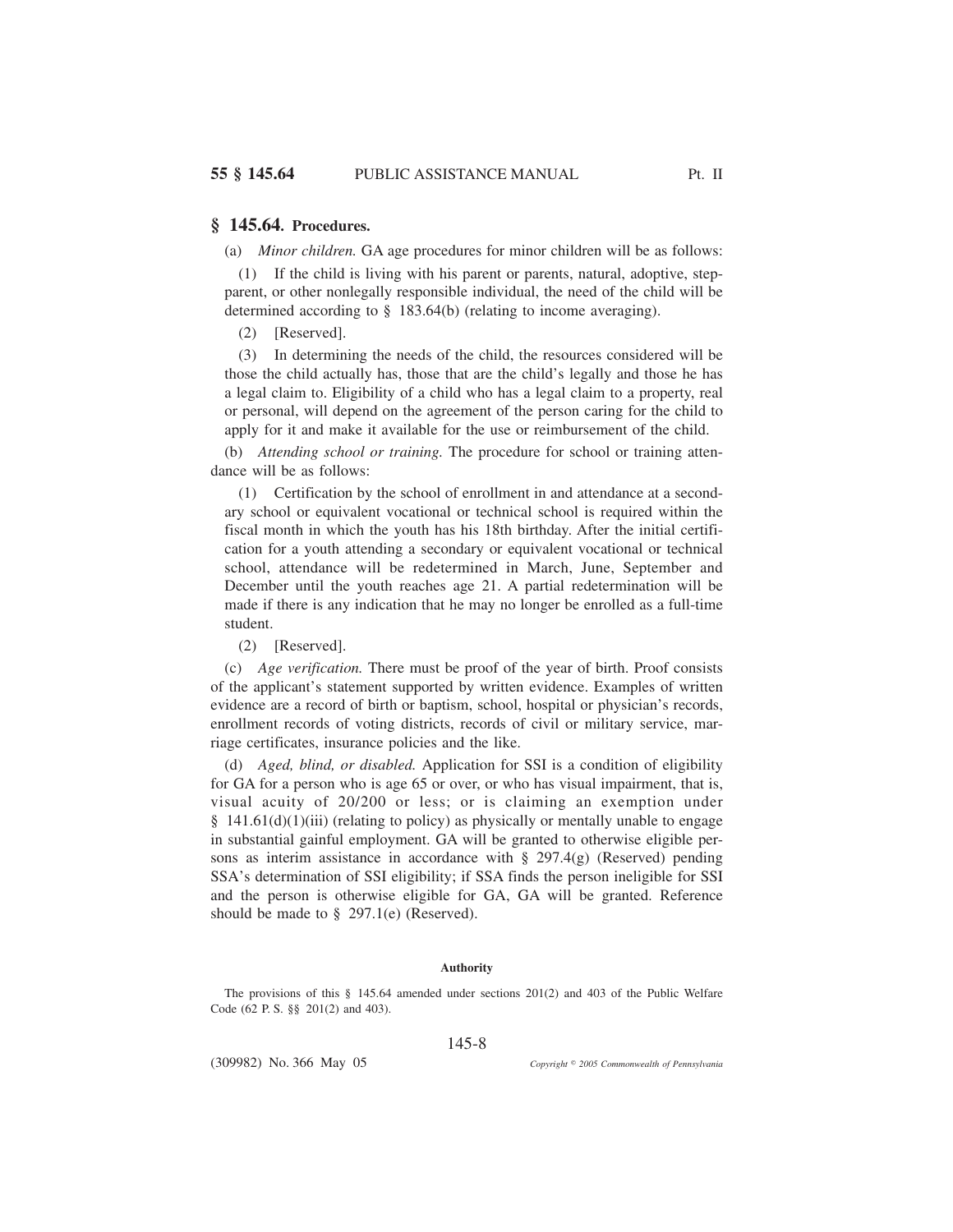#### **Source**

The provisions of this § 145.64 amended through August 20, 1982, effective August 21, 1982, 12 Pa.B. 2790; amended July 28, 2000, the provisions under Act 49, effective retroactive to September 1, 1994, 30 Pa.B. 3779. Immediately preceding text appears at serial pages (259605) to (259606).

## **AGE PROVISIONS FOR MA FOR THE CATEGORICALLY NEEDY**

## **§ 145.71. [Reserved].**

## **§ 145.72. [Reserved].**

### **§ 145.73. Requirements.**

(a) Persons who meet the age requirements of AFDC, GA and SBP.

(b) A pregnant woman with no other children is eligible for MA in the PC category if:

(1) She provides medical verification of pregnancy.

(2) Once the child is born both mother and child would be eligible for AFDC.

(c) A person is not eligible for MA services provided to him in an institution if:

(1) He is a patient in an institution for tuberculosis and is under 65 years of age.

(2) He is a patient in an institution for mental diseases and is between 21 and 65 years of age.

(3) The persons are eligible for the care provided outside the institution by practitioners not on the institutional staff.

### **Authority**

The provisions of this § 145.73 issued under section 201(2) of the Public Welfare Code (62 P.S.  $$201(2)$ .

#### **Source**

The provisions of this § 145.73 amended November 6, 1981, effective November 7, 1981, 11 Pa.B. 3963. Immediately preceding text appears at serial pages (64925) and (64926).

## **AGE PROVISIONS FOR MA FOR THE MEDICALLY NEEDY**

## **§ 145.81. Policy.**

Medical Assistance is intended to be made available for persons of all ages provided that the persons meet the established eligibility requirements.

### 145-9

(381229) No. 502 Sep. 16